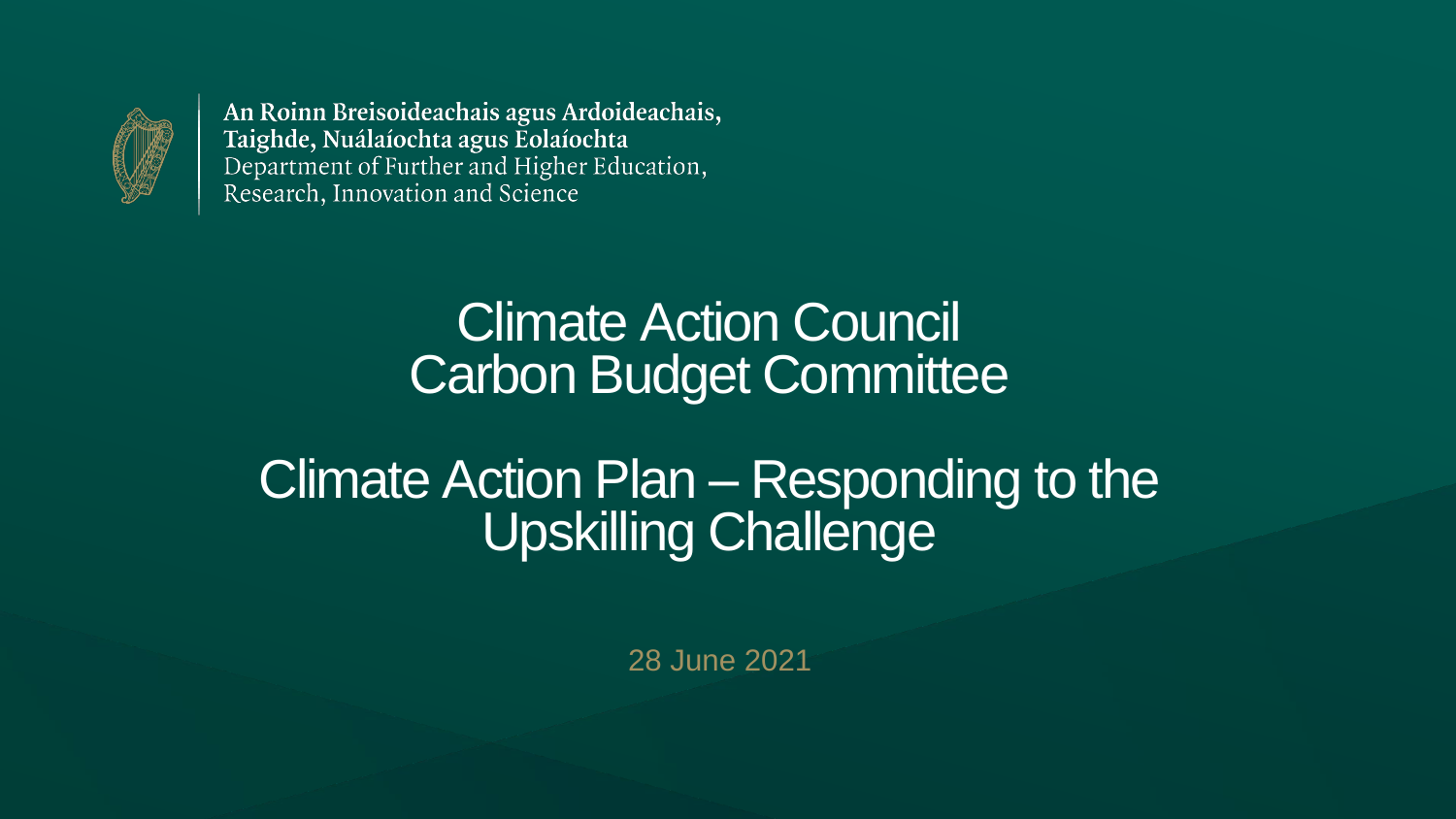







### **1. National Framework for Skills Policy**

- Establishment and mandate of DFHERIS
- National Skills Strategy 2016-2025
- National Skills Council Advises on high level skill prioritisation.
- National Training Fund Advisory Group enterprise-led advice / engagement on resource allocation
- 9 Regional Skills Fora multi-stakeholder regional engagement on skills priorities
- Skills forecasting system Skills and Labour Market Research Unit (SOLAS)/Expert Group on Future Skills Needs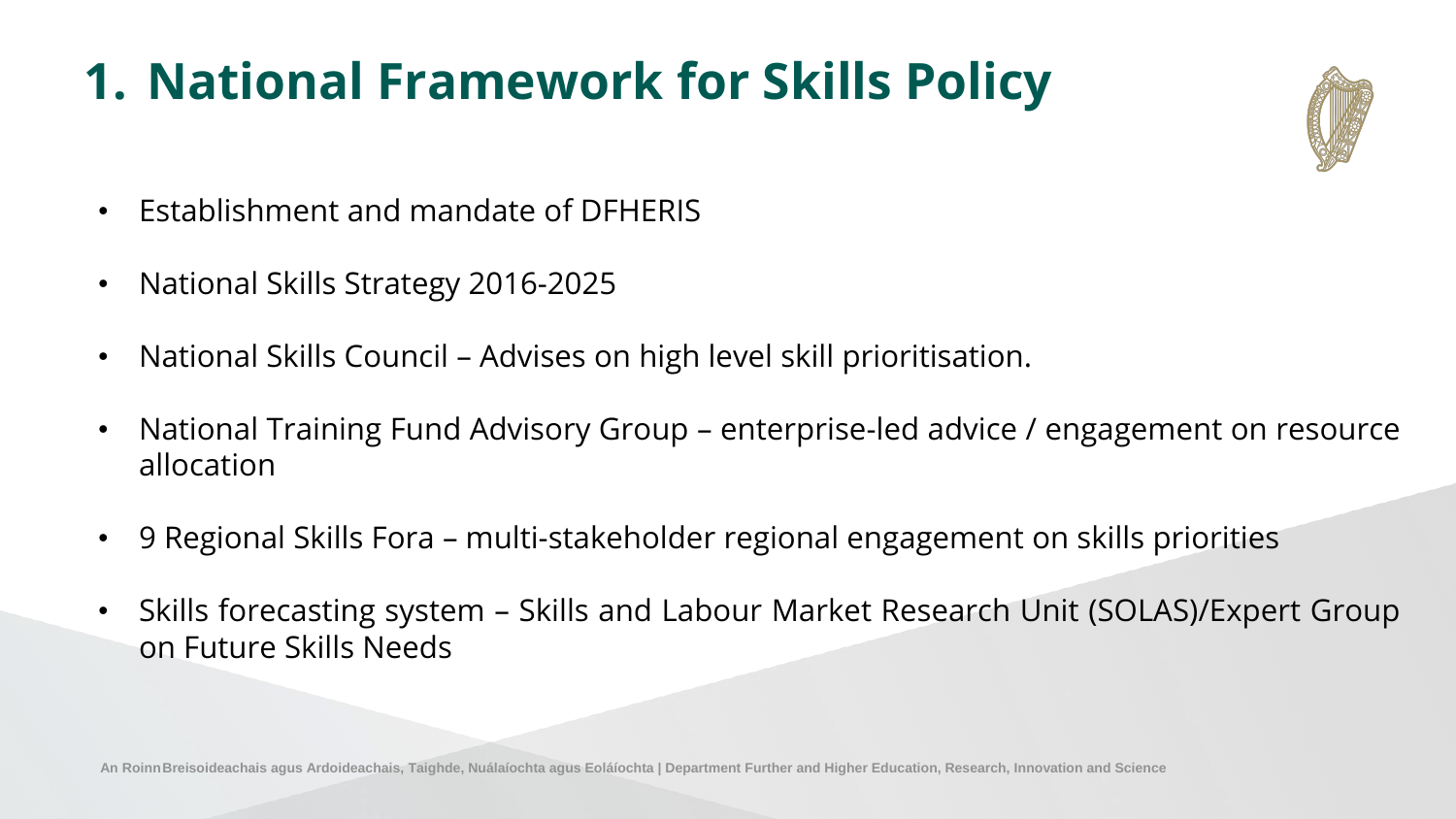





### **2. National Recovery Plan**

- **NERP** Reinvigoration of skills architecture to minimise skills mismatches and ensure skills policy is rooted in digital and green transition
- **NRRP** Priority 3: focus on equipping the Irish workforce with the necessary future skills that will be required to boost the innovation and productivity of the SME sector, and the provision of skills in support of climate action
- **Pact for Skills** Proposed partnership model focusing on centrality of lifelonglearning and in particular green & digital skills economy / society-wide to underpin economic and social sustainability.
- Comprehensive review of skills strategy and priorities envisaged.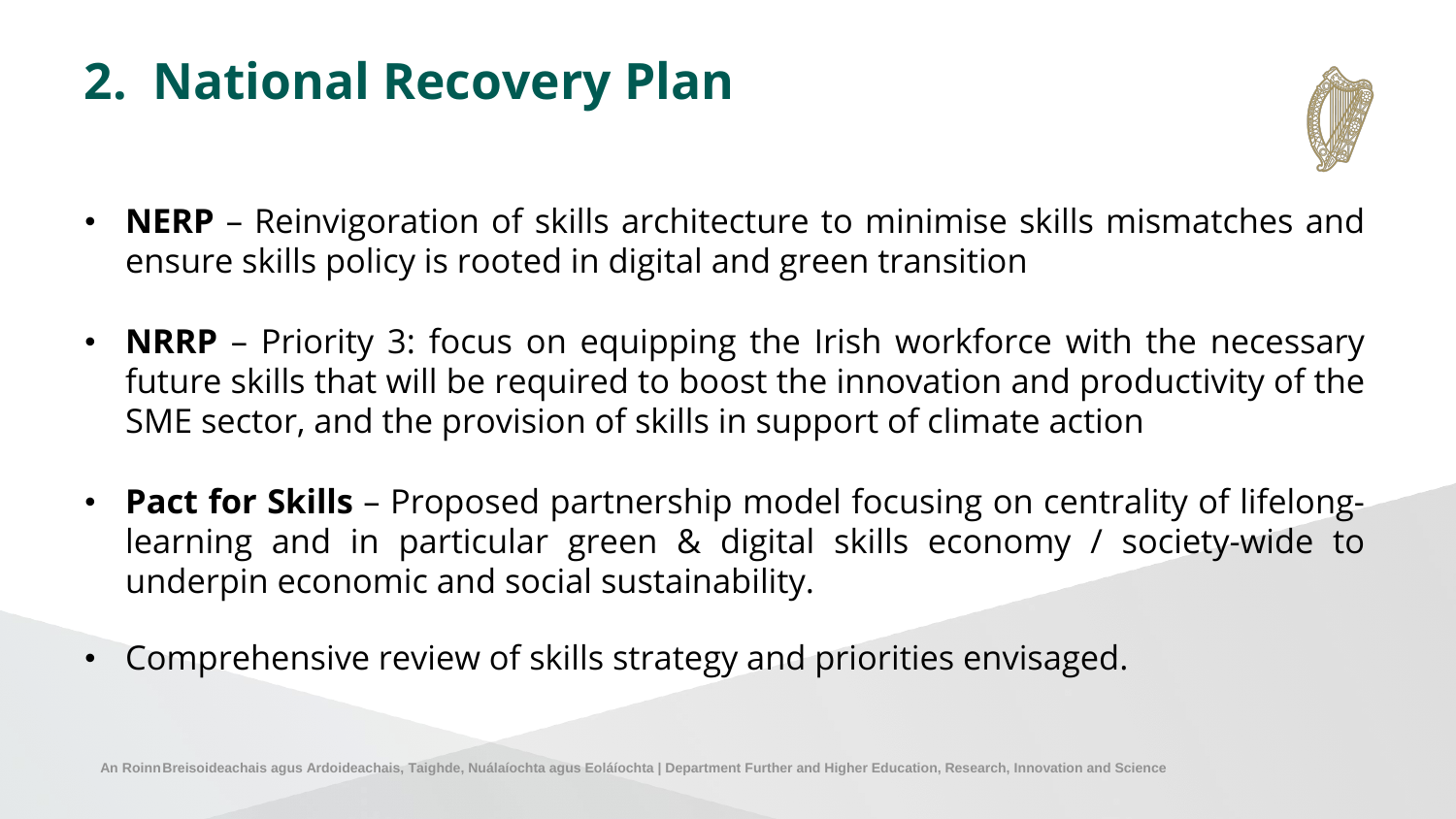



# **3. Just Transition – NESC presentation to NSC**

- Ireland & the world in midst of unprecedented economic & social change" (OECD, 2017)
- Employment & social impacts of decarbonisation vary by group, country, sector & region
- Ambitious approach required to protect vulnerable workers disproportionately impacted by transition
- Maximise alternatives and opportunities for those who are vulnerable
- Continuous and pre-emptive workforce development "Life-long learning, training and education represent the best way to prepare for and address the complex and uncertain changes associated with climate action and digitisation" (NESC)
- Just transition systematic and whole of economy and societal approach to sustainability – people centred, bottom up, place based…no-one left behind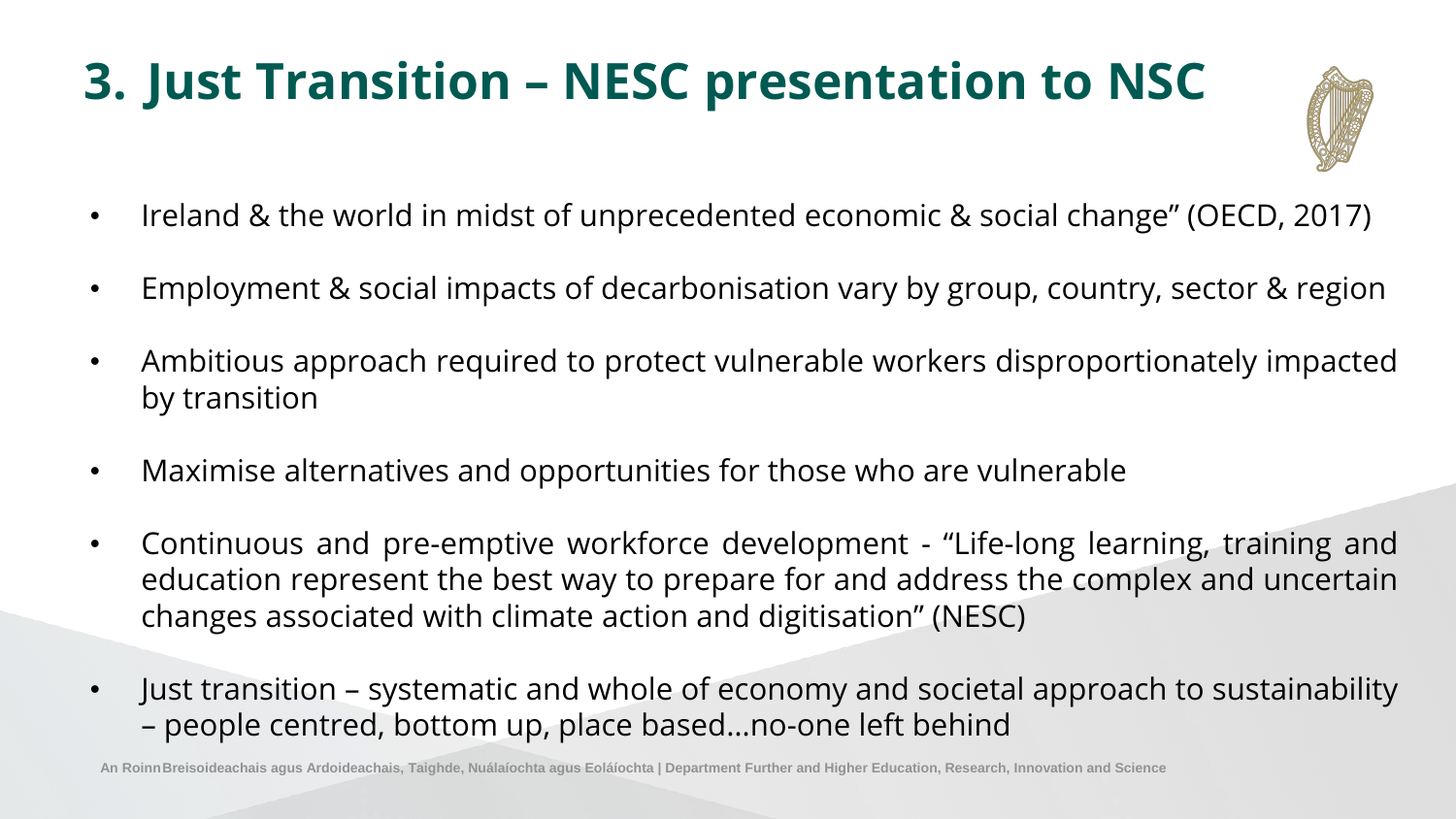



• New Action Plan for Apprenticeship 2021-2025 prioritises skills for the low carbon economy, supporting

# **4. New Apprenticeship Action Plan**

• Curricula in apprenticeships being updated on an ongoing basis to keep pace with changes in building practices and regulations and technology (e.g. motor mechanic evolution due to electric vehicles)

• New apprenticeships are being developed in wind turbine maintenance and scaffolding which will also

- targets set out within the Climate Action Plan and Project Ireland 2040
- 
- include best practice in green technology
- deliver 56,000 retrofits and 50,000 heat pump instillations per year to 2030.
- operational in 2021
- developed

• Under the Climate Action Plan 2019 a Housing Retrofit Taskforce was established by DCCAE with a target to

• Retrofit skills including Near Zero Energy Buildings (NZEB) training is currently provided through 14 programmes by Education and Training Boards with 5 Retrofit Centres of Excellence expected to be

• Under Just Transition, a Skills to Advance programme in Thermal Insulation Installation LOETB has been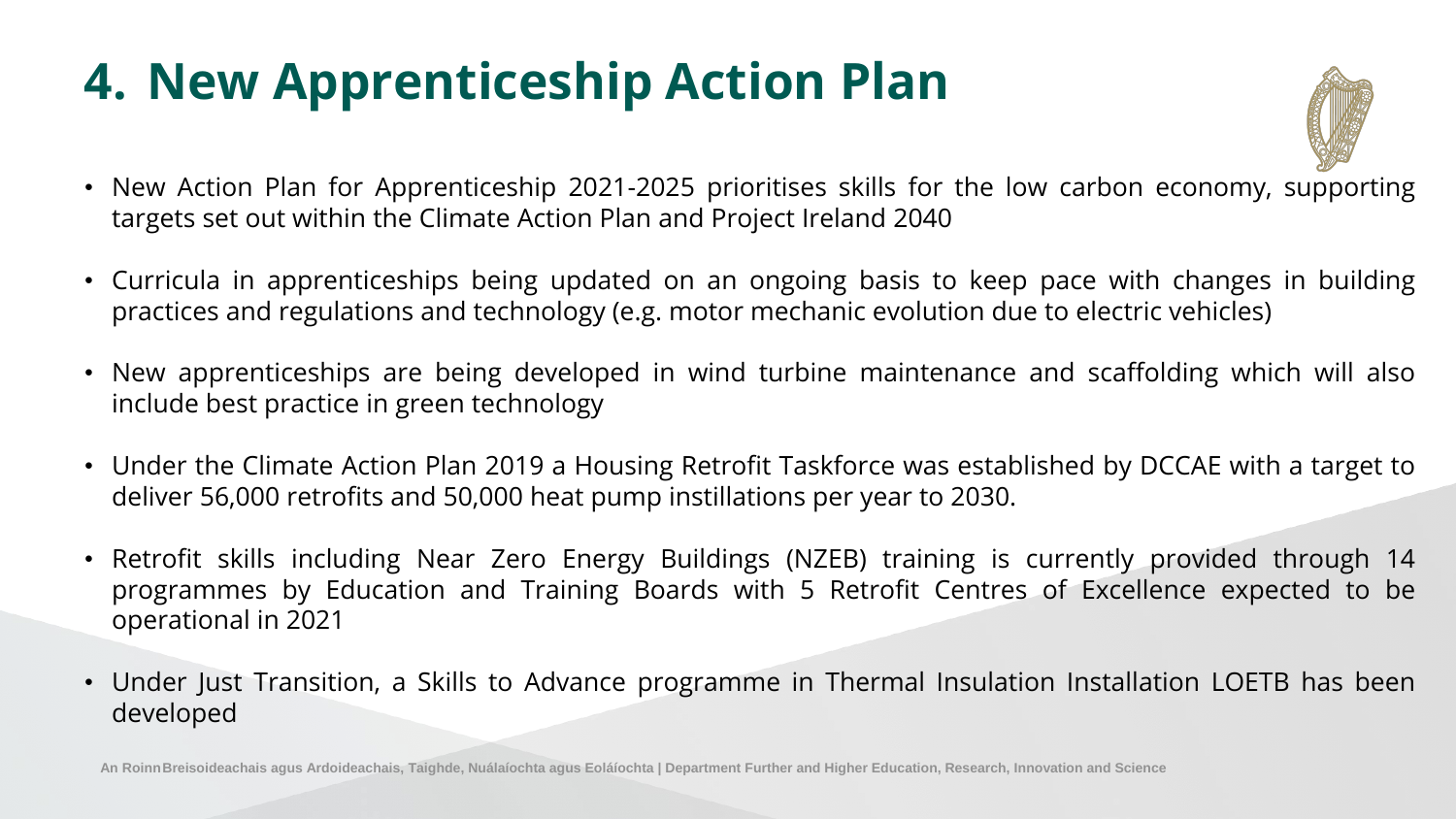



# **5. Higher Education Response**

• From a relatively low base, significant increase in interest in mainstream HE courses in environmental issues (64% increase in first preferences at L8 and 44% increase at L6/7 in CAO 2021 compared with

• Targeted Skills provision through Springboard+ with 310 places on 14 courses (e.g. Corporate

• HCI Pillar 3 provides funding for innovative and agile projects addressing skills needs including:

- 2020)
- Environmental Planning, Near Zero Energy Buildings and Energy Infrastructure)
- 

**UCC: Sustainable Futures:** The project proposes an innovative, agile, and responsive model for programme design, development and delivery which is designed to: anticipate, understand and respond to emerging priority skills needs for enterprise during the transition to a lower carbon economy.





**LIT: Digital Academy for Sustainable Built Environment (DASBE) -** A hub for provision of upskillingand education to the building sector on green construction, circular economy, and digital skills. It will enable rapid design, development and deployment of education and training programmes to construction workers and professionals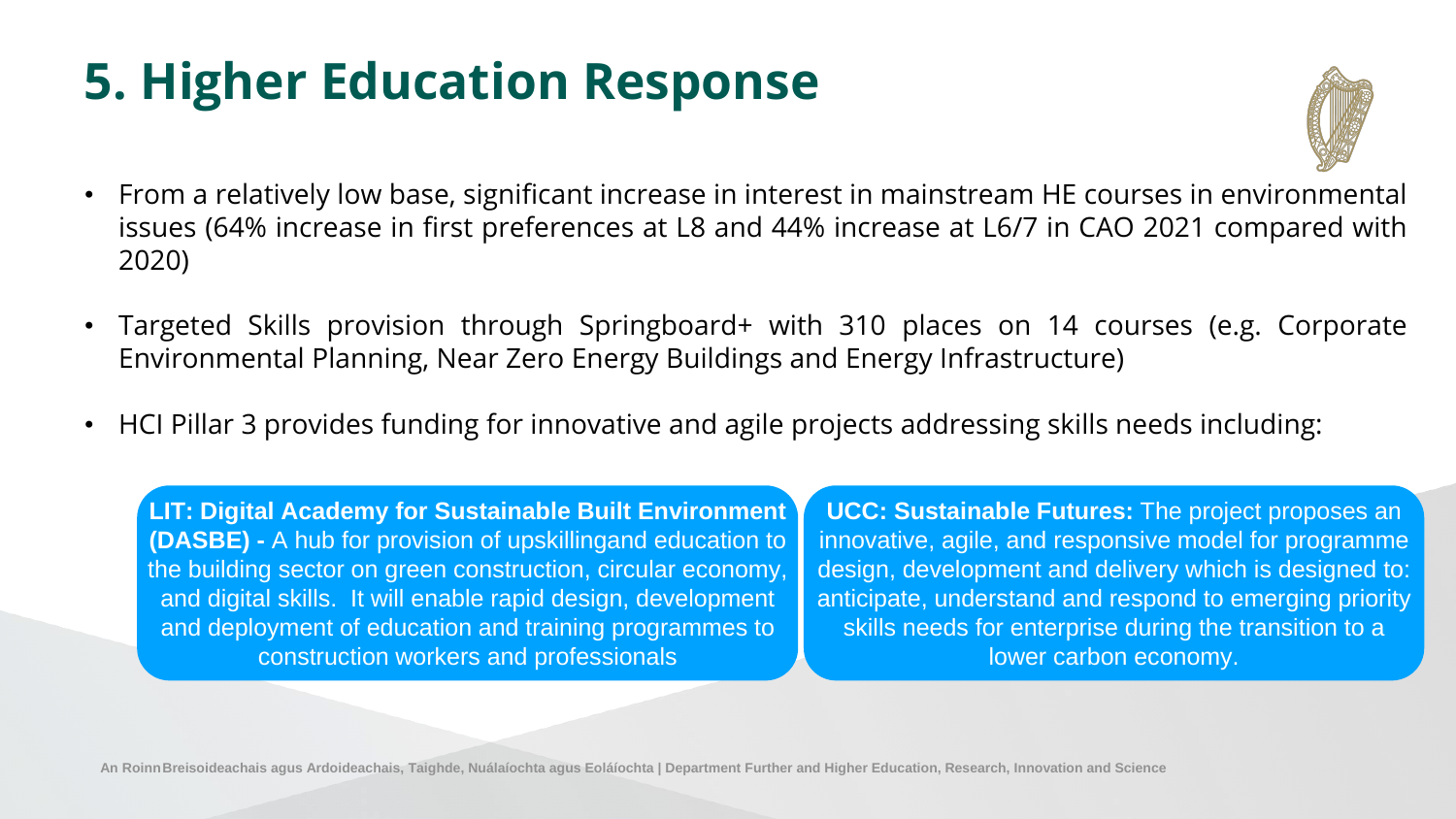### **6. Further Education & Training Response**

*1*

*2*

*3*

*4*

*Skills to Advance workforce upskilling initiatives including 50 shades greener for hospitality industry, and courses on reducing carbon footprint*

An Roinn Breisoideachais agus Ardoideachais, Taighde, Nuálaíochta agus ann and Higher Education, Research, Innovation and Science

*Building up environmental awareness & core skills at NFQ Levels 1-4*

*Gradual ramp-up of mainstream dedicated L5/6 FET provision in relevant green skills areas (e.g. sustainable construction technology, green cert, sustainable energy)* 

Alongside evolution of apprenticeship curricula, FET has been developing a response to the climate change agenda across 4 key areas

*Shorter upskilling courses for construction sector (e.g. NZEB, ventilation, thermal insulation)*



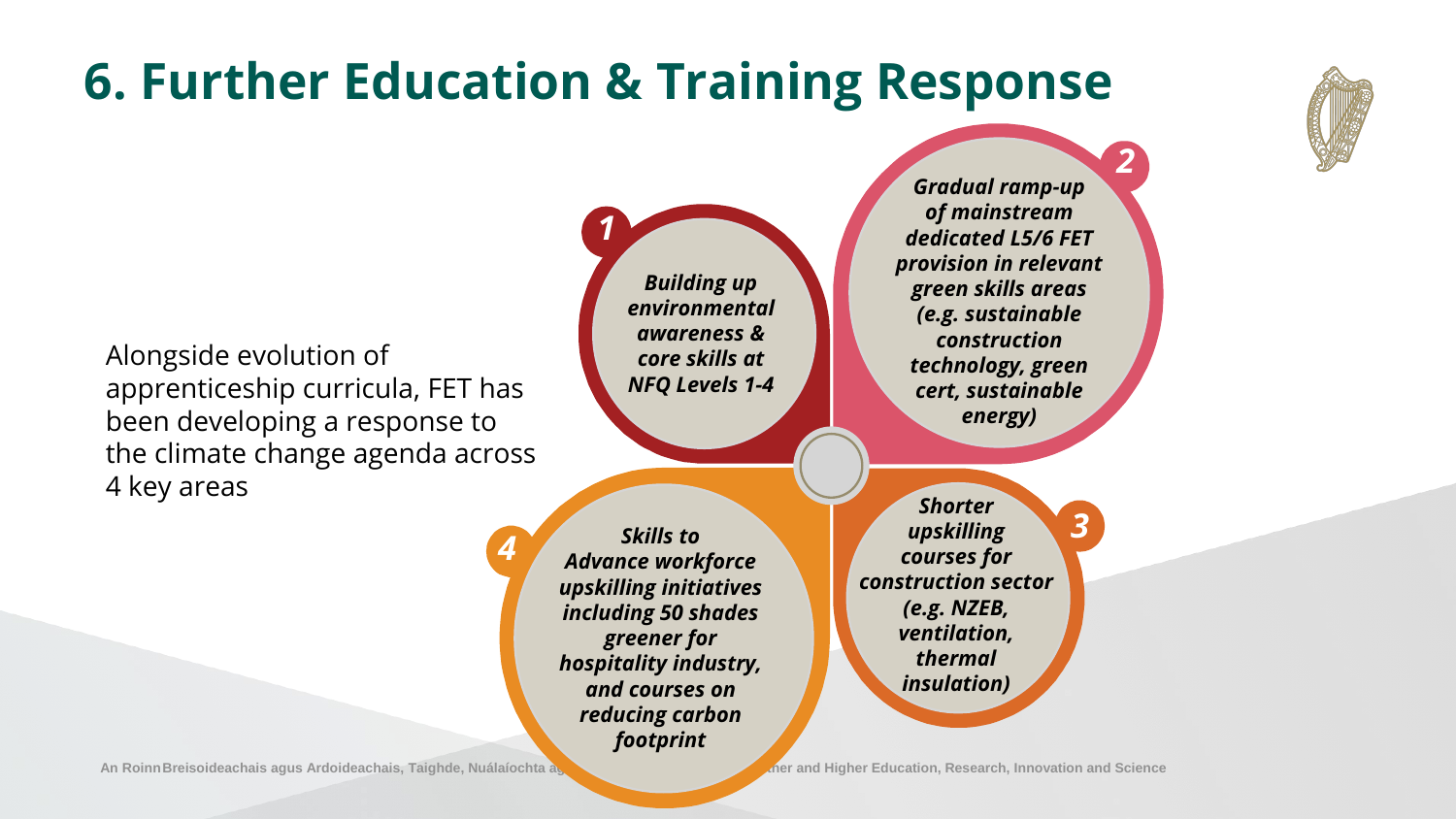## **7. FET Recovery and Resilience Programme**

### **Skills to Compete**

### **Retrofitting Upskilling Programme**

| <b>Initiative</b>                                                                                                                                                                                                                                                                      | 2021                                | 2022                                       | <b>Total</b>               | SEA                       |
|----------------------------------------------------------------------------------------------------------------------------------------------------------------------------------------------------------------------------------------------------------------------------------------|-------------------------------------|--------------------------------------------|----------------------------|---------------------------|
| <b>Skills to Compete</b><br>Upskilling initiative for those who lost jobs due to<br>COVID - builds employability, digital & targeted<br>specialist skills with green skills a priority focus                                                                                           | €35M<br>7,800 places                | €40M<br>8,900 places                       | E75M<br>16,700 places      |                           |
| <b>Retrofitting Upskilling Programme</b><br>Significant upskilling required to support target to<br>deliver 56,000 retrofits and 50,000 heat pump<br>instillations per year to 2030. Expanding NZEB<br>centres of excellence from 2 to 5 and ramping up<br>major upskilling initiative | £12M<br>1,900 places                | £17M<br>$2,650$ places                     | €29M<br>4,550 places       | But this is<br>the start! |
| <b>Green Skills Action Programme</b><br>Initiative to make green skills modules available to all<br>FET learners & upskill FET practitioners in delivery of<br>education and training.                                                                                                 | $\epsilon$ 5M<br>25,000<br>Learners | $\epsilon$ 5M<br>35,000<br><b>Learners</b> | £10M<br>60,000<br>Learners |                           |



### is only



### **Green Skills Action Programme**

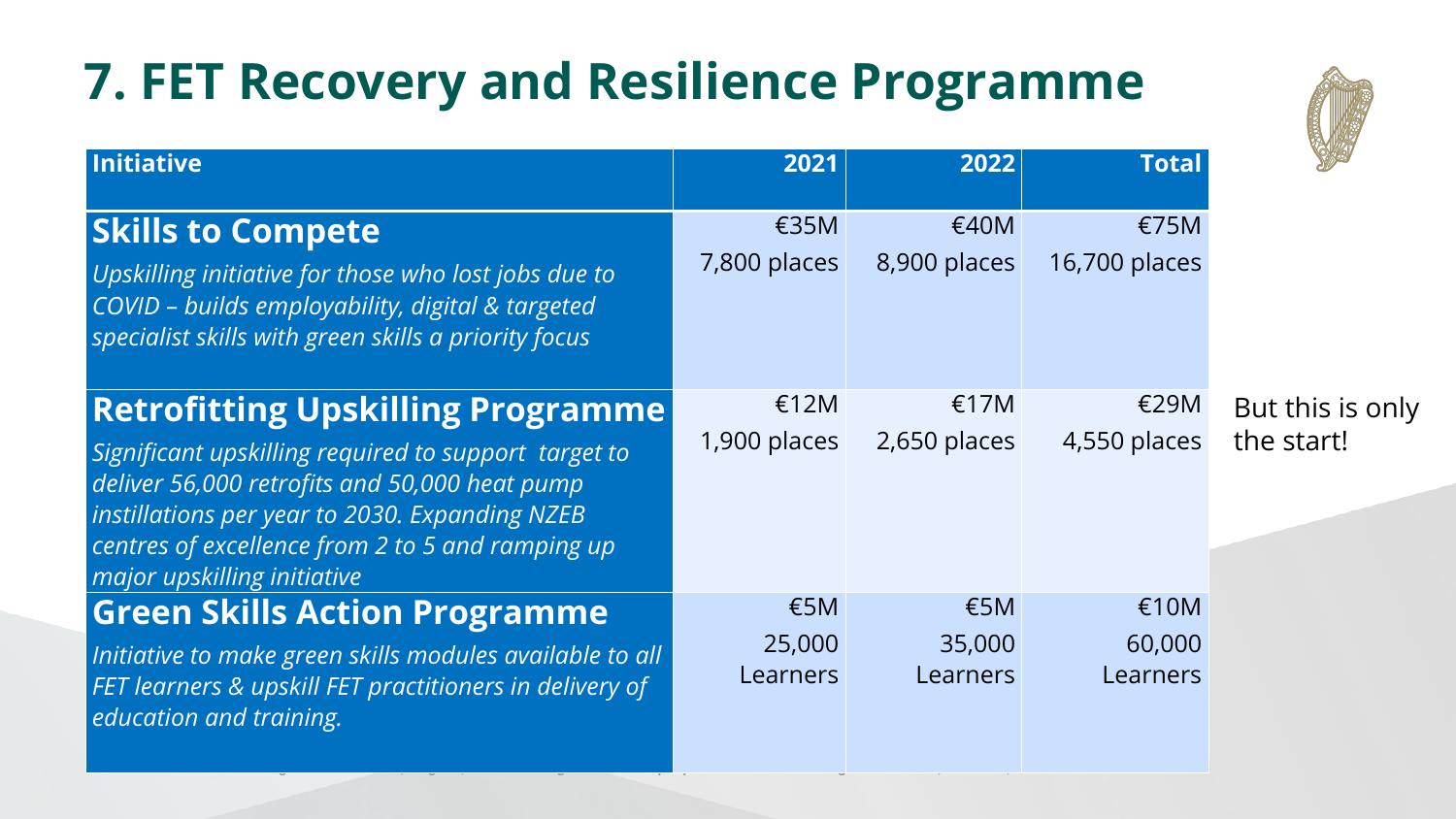

## **8. Scale of the Challenge**

- Over 17,500 live craft apprentices requiring modernised curricula
- Construction sector employing **147,000** pre-pandemic with over **80,000** employed in construction trades
- Structural changes already happening but hard to get full picture while PUP remains in place. For example, at 22/6, there were over 20,000 construction workers still registered for the Pandemic Unemployment Payment
- Other key vulnerable sectors will need targeted support. For example, **17,000** employed in meat processing at risk.

| <b>Construction</b> | 4842 |
|---------------------|------|
| <b>Electrical</b>   | 8498 |
| <b>Engineering</b>  | 2121 |
| <b>Motor</b>        | 2334 |



### **Craft Apprentice Population (end May 2021)**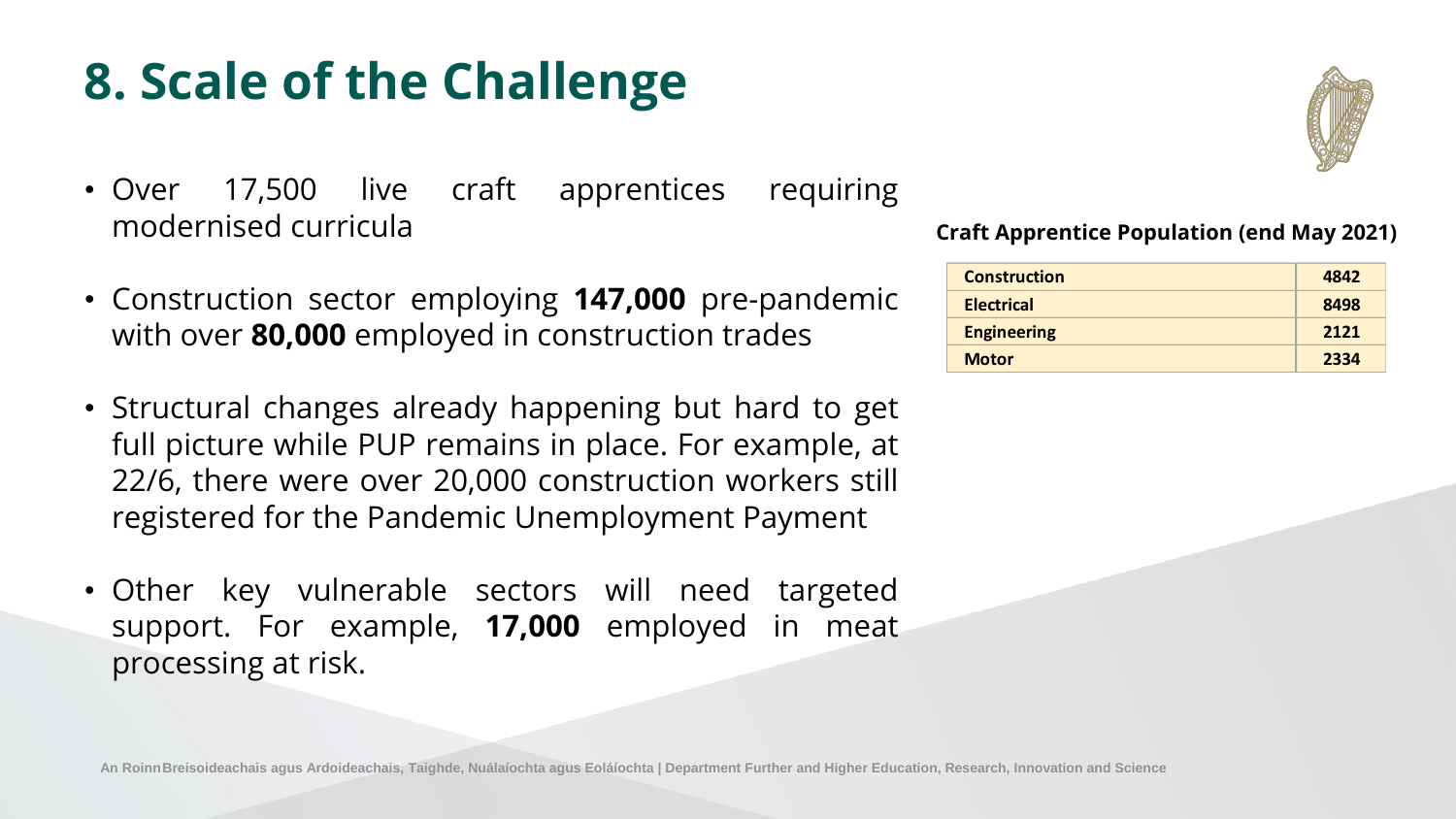|                                  | <b>SKILL LEVEL</b>                   | <b>NATURE OF CHANGE</b>                                                                                                                        | <b>EXAMPLE OCCUPATIONS</b>                                                                                                                                                                                                  |
|----------------------------------|--------------------------------------|------------------------------------------------------------------------------------------------------------------------------------------------|-----------------------------------------------------------------------------------------------------------------------------------------------------------------------------------------------------------------------------|
| ysis                             | <b>Low-skilled</b><br>occupations    | Generic change, i.e.<br>environmental awareness;<br>simple adaptations to work<br>procedures                                                   | Refuse/waste collectors, dumper                                                                                                                                                                                             |
| ke ILO &<br>mpact of<br>aken for | <b>Medium-skilled</b><br>occupations | Some new green occupations<br>Significant changes to some<br>existing occupations in<br>terms of technical skills and<br>knowledge             | New occupations: wind-turbine<br>operators, solar-panel installers<br>Changing occupations: roofers;<br>technicians in heating, ventilation<br>and air conditioning; plumbers                                               |
| research<br>to 2030              | <b>High-skilled</b><br>occupations   | Locus of most new green<br>occupations<br>Significant changes to some<br>existing occupations in<br>terms of technical skills and<br>knowledge | New occupations: agricultural<br>meteorologists; climate-change<br>scientists; energy auditors and er<br>consultancy; carbon-trading ana<br>Changing occupations: building<br>facilities managers; architects;<br>engineers |

Table 5.1 Changes in skills as a result of the green transition, by skill level

### **9. Need for Further Analysis**

- Despite some work internationally by bodies lil CEDEFOP, need for detailed consideration on in green transition in same way as underta automation and digital transformation
- Expert group on future skills needs undertaking on Skills to Enable the Low Carbon Economy with focus on:
	- options
	- 2. Development of onshore and offshore Wind and Solar power energy generation
	- 3. Rollout of comprehensive Electric Vehicle fleet and charging infrastructure
- existing occupations and new green occupations tend to be in the high-skilled bracket
- upskill to ensure their skills remain relevan

1. Energy efficient retrofit of buildings and installation of Heat Pumps and other renewable heating

• Impact of the greening of the economy and employment mainly takes the form of new green skills within

• **NOT ENOUGH ATTENTION** on those negatively impacted by the green transition or the need to help them